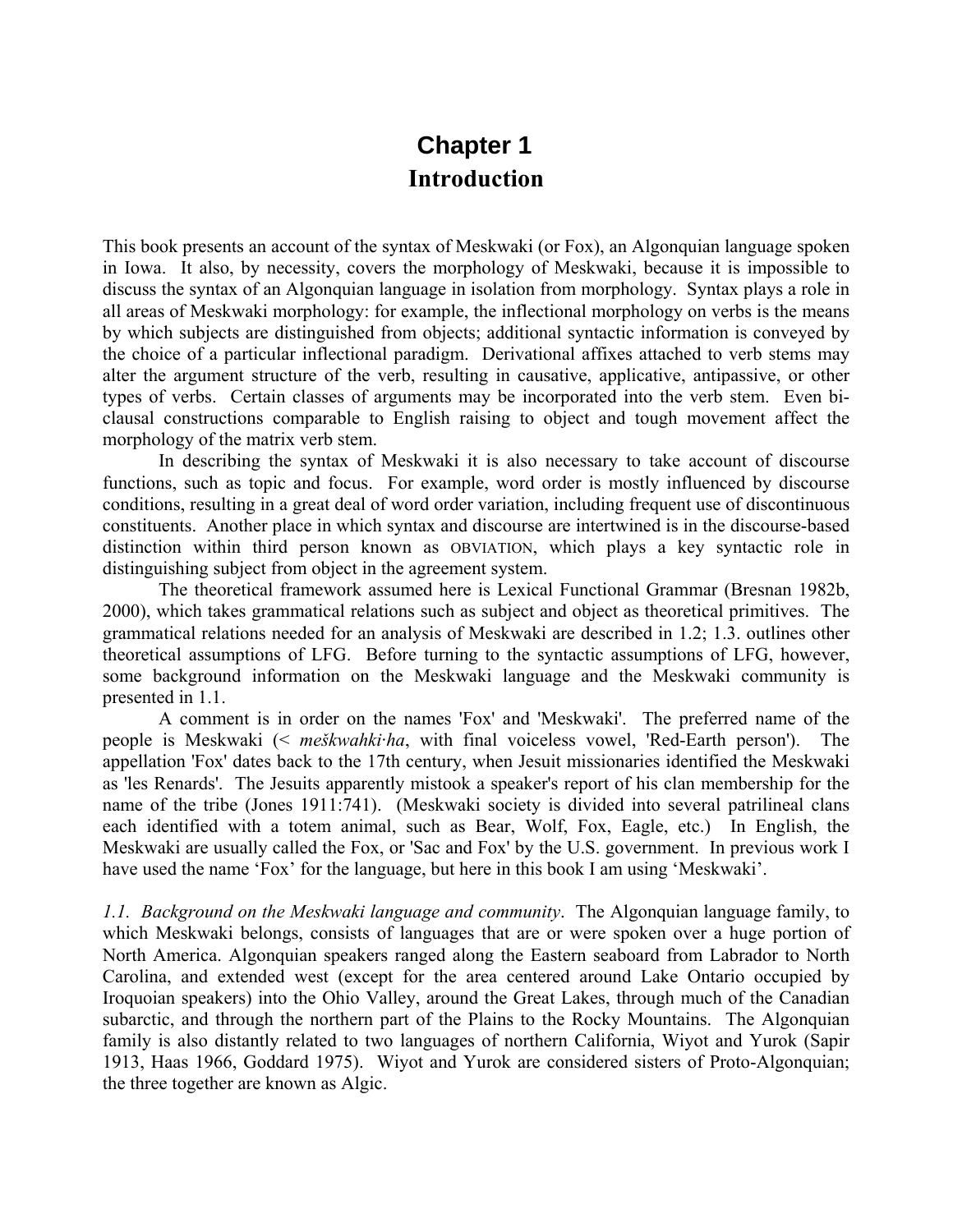Within Algonquian, Meskwaki is most closely related to Sauk, now spoken in Oklahoma, and Kickapoo, now spoken in Kansas, Oklahoma, and Coahuila, Mexico. Meskwaki, Sauk, and Kickapoo are so closely related that they should perhaps be considered dialects of a single language. (For Kickapoo see Voorhis 1974, 1977, 1982, 1983, 1988; for Sauk see Whittaker 1996 and Whittaker (to appear).) Beyond Sauk and Kickapoo, however, there is no subgrouping within Algonquian to which Meskwaki belongs. In fact, only a single genetic subgrouping -- Eastern Algonquian -- has been established within the family. (Bloomfield's (1946) Central Algonquian is no longer accepted.) The remaining Algonquian languages (Meskwaki, Cree, Ojibwa, Potawatomi, Menomini, Cheyenne, Blackfoot, etc.) are represented as daughters of Proto-Algonquian. For discussion of comparative Algonquian see Goddard 1979b.

Meskwaki is now spoken in Iowa, but this was not the original location of the Meskwaki people. The Meskwaki were living west of Green Bay on the Wolf River in Wisconsin in 1668- 1680, when they were encountered by French Jesuit missionaries. From 1680 to 1740 the Meskwaki lived in various places around the western and southern Great Lakes and western Wisconsin, surviving several attempts by the French to kill them off entirely. From 1740 to the early 19th century they moved mostly south and west to the Mississippi River and into Iowa. The U.S. government attempted in the 1840's to move the Meskwaki to a reservation in Kansas, to be shared with the Sauk. However, the Meskwaki who went to Kansas disliked it and returned to Iowa. In 1857 the Meskwaki purchased 80 acres of land near Tama, Iowa, where they have lived ever since, continually adding to their holdings. In 1993 the Meskwaki Settlement comprised 3800 acres. (See Tanner 1987 and Edmunds and Peyser 1993 for more details on Meskwaki migration and military history, and Callendar 1978 for an overview of Meskwaki culture.)

The population of the Meskwaki Settlement today is about 1000 and the language is widely used. Meskwaki is used exclusively, never English, during feasts and ceremonies of the traditional Meskwaki religion, observed by most residents of the Settlement. Casual conversation is carried out mostly in Meskwaki with some code-switching to English, especially if the addressee is a child. Most Meskwaki adults born before 1960 grew up with Meskwaki as their first language, learning English only when they started school. Nowadays, however, nearly every house on the Settlement has a television and children grow up hearing English as well as Meskwaki.

The research reported on here is a combination of fieldwork at the Meskwaki Settlement and textual analysis.<sup>1</sup> Both types of investigation are necessary to gain a complete understanding of Meskwaki syntax. The role played by discourse conditions in obviation, for example, or in determining word order, can be understood only by examining actually occurring sentences in context. It is difficult, if not impossible, to re-create the necessary discourse conditions in the artificial setting of elicitation. However, the examination of sentences in texts cannot provide answers for all the issues of Meskwaki syntax. The negative data of ungrammatical sentences is needed to determine the syntactic domain of obviation, for example, or to discover the agreement rule applying when an animate NP is conjoined with an inanimate NP. This negative data can only be obtained in consultation with a native speaker of the language. In this aspect of the investigation I was lucky enough to work from 1991 to 1995 with Adeline Wanatee (1910-1996), who was extremely knowledgable about the history, culture, and language of her people. Mrs. Wanatee had a marvelous talent for explaining the subtle differences in meaning that result from changing the form of a word or the order of words in a sentence. I am deeply grateful for all the help she gave me.

<u>.</u>

<sup>&</sup>lt;sup>1</sup> For earlier publications, see Dahlstrom 1987, 1988, 1993, 1994a, 1994b, 1995, 1996a, 1996b, [[MORE...]].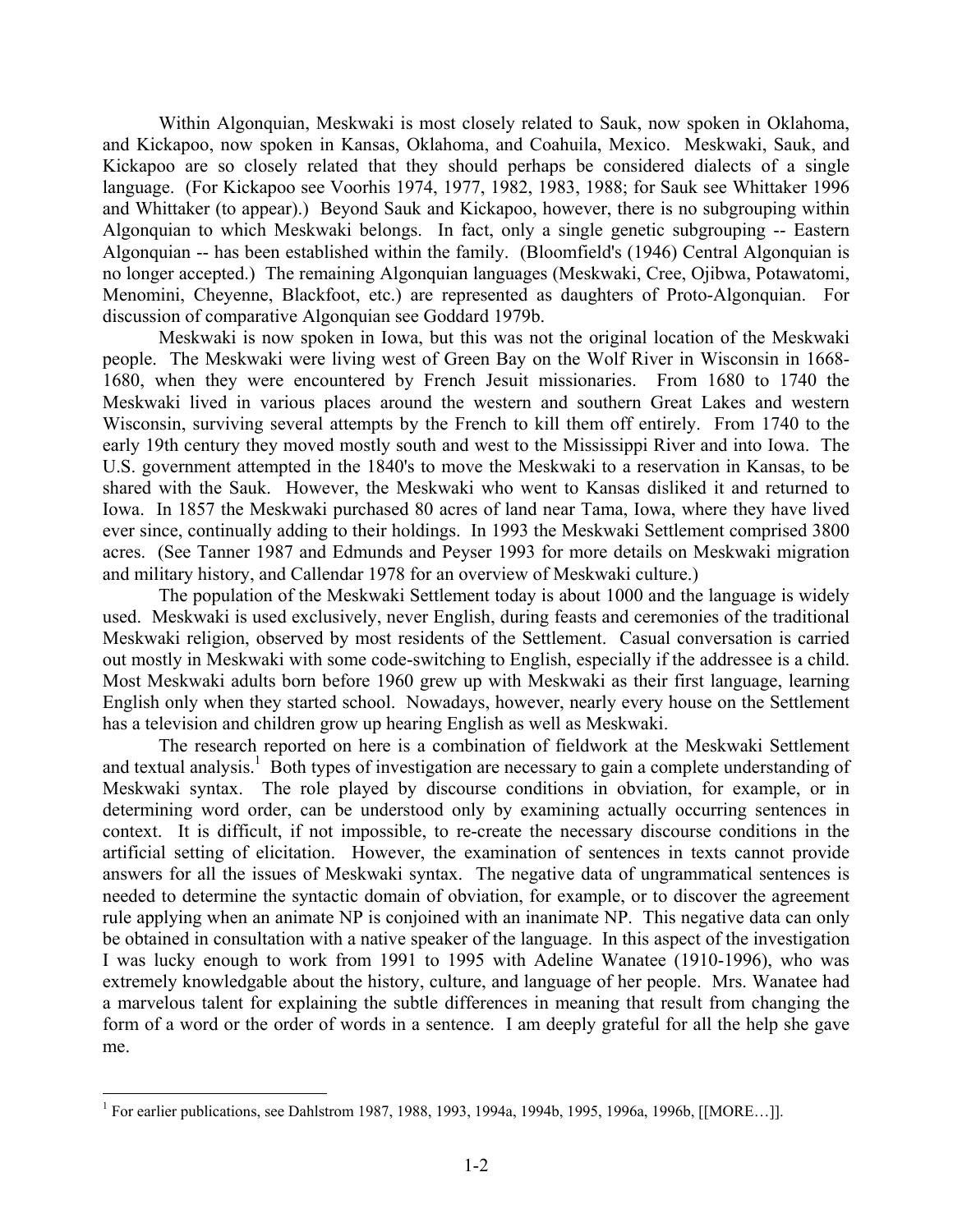The other aspect of this investigation -- textual analysis -- has been possible because there exists a huge corpus of Meskwaki texts, unparalleled among North American Indian languages. Most of these texts were written in the Meskwaki syllabary during the early part of the century at the instigation of Truman Michelson of the Bureau of American Ethnology.<sup>2</sup> Michelson discovered a high level of literacy in the syllabary on his first field trip to the Meskwaki Settlement in 1911. He asked his Meskwaki consultants to write down traditional stories and ethnographic information, paying them by the page. The material he received is now stored at the National Anthropological Archives, Smithsonian Institution, and numbers somewhere between 15,000 and 20,000 pages. About 10,000 pages were written by a single man, Alfred Kiyana, in the seven years before his death in the influenza epidemic of 1918. Kiyana was not only a prolific writer but also a master storyteller; in his autobiography (Kiyana c1915) he tells of learning the traditional sacred stories from an older storyteller, and of telling the stories out loud to himself in an isolated spot in the woods. Many of the textual examples cited in this book are taken from Kiyana's texts, especially his version of the Meskwaki origin myth (Kiyana 1913; 1110 manuscript pages). This story begins with the birth of the culture hero/trickster Wi·sahke·ha and his younger brother A·ya·pa·hte·ha, and tells how Wi·sahke·ha created the world and human beings and how A·ya·pa·hte·ha was the first to die.

Michelson edited and published some of the textual material he received from Kiyana and others (Michelson 1921, 1925, 1927a, 1928, 1929, 1930, 1932, 1937). Unfortunately there are problems with the versions published by Michelson. Michelson had the manuscript texts read out loud to him so that he could transcribe them phonetically. The readers employed by Michelson were not the authors of the texts, and some misreading of homographs in the syllabary occurred. Still other consultants were employed by Michelson to write out English translations of the texts, which introduced further errors and misinterpretations. Finally, Michelson himself took liberties with the translations he received and even edited the Meskwaki portion of the texts in order to make them fit his ideas about Meskwaki grammar. (See Goddard 1984 for discussion.) It is therefore necessary to go back to the original syllabic manuscripts of Michelson's texts to ensure that the textual citations are authentic.

Another source for Meskwaki texts is Jones 1907. Again, there is some indication that Jones may have altered forms in these texts to fit his own imperfect understanding of the language (Jones was part Meskwaki himself). Unfortunately, the original manuscripts of Jones's texts have not been preserved.

In my work on Meskwaki I have also been extremely fortunate in having Ives Goddard as a teacher and colleague in Meskwaki linguistics (see Goddard 1984, 1985, 1987, 1988a, b, 1990a, c, d, 1991, 1992b, 1994, 1995). I began studying Meskwaki in 1986, when I had a Smithsonian postdoctoral fellowship to work with Goddard on some of the Meskwaki texts collected by Michelson. I came to the Smithsonian with a background in Cree (Dahlstrom 1986a/1991); during the year Goddard not only introduced me to the complexities of the much more archaic Meskwaki language, but also broadened my knowledge of Algonquian in general. Since then he has provided innumerable comments and suggestions that have helped me unravel the knots of Meskwaki syntax. My debt to Goddard and to his work is evident throughout this book.

Of earlier work on Meskwaki, the most important is Jones 1911 and Bloomfield 1925, 1927. Jones 1911 is a sketch of the language based upon Jones's fieldwork. The manuscript of the sketch was left unfinished at the time of Jones's death, and was completed and edited by Michelson. The sketch includes a description of Meskwaki phonetics, noun and verb inflection, and stem

 2 See Jones 1906 and Goddard 1991:158-159 for the Fox syllabary.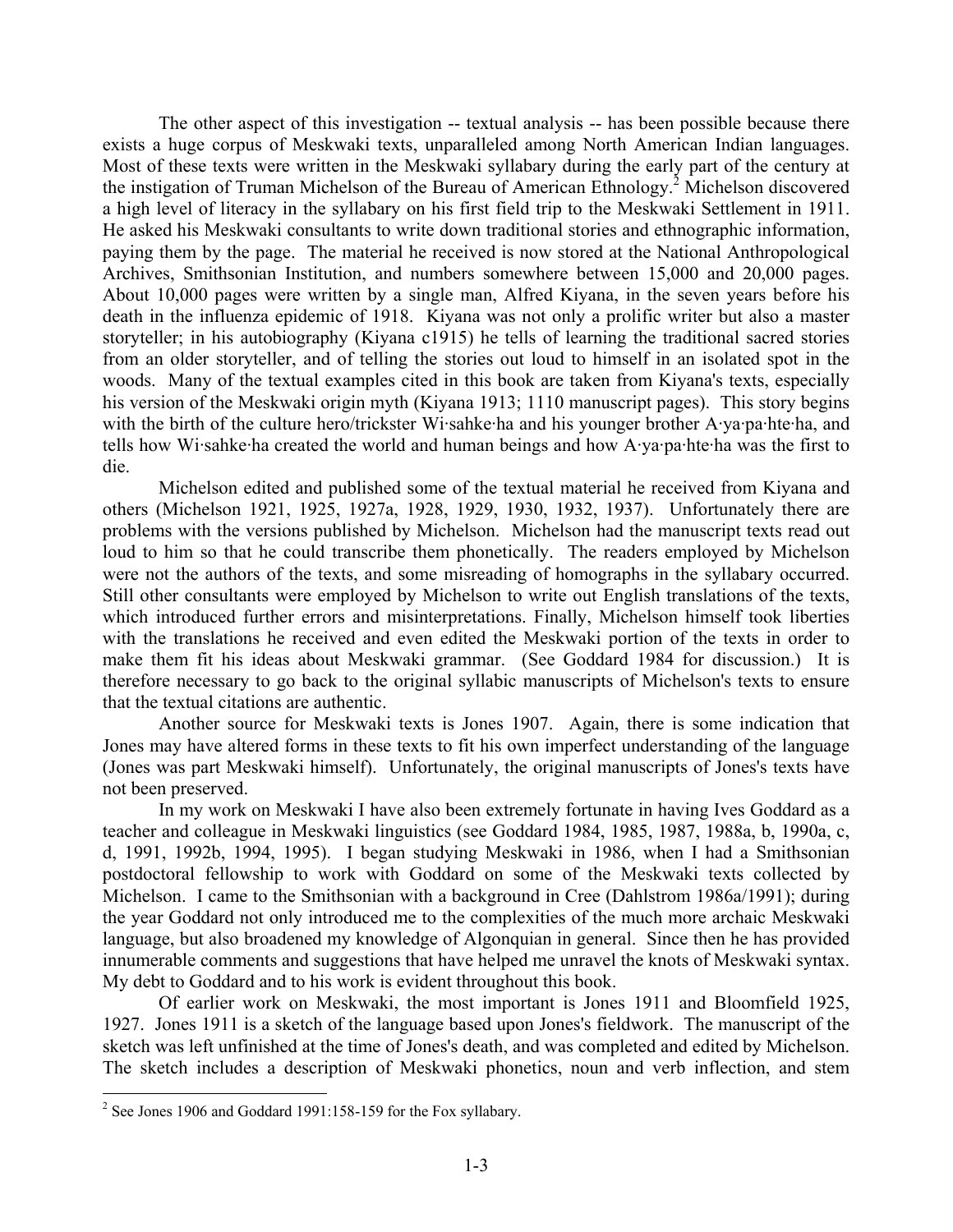composition. Unfortunately, it is less than ideal in several respects: for example, Jones mixed up some of the paradigms of verb inflection, such as potential and prohibitive, and he mistakenly analyzed obviation as a case marking system. Jones's description of the Meskwaki sound system is at the level of phonetics only, as is typical of the time. Michelson, in articles (e.g. Michelson 1917, 1927b) and in grammatical notes accompanying his published texts, added to and improved upon Jones's sketch in places, but never provided a comprehensive revision or grammar of Meskwaki. Instead, Bloomfield (1925, 1927), relying solely on published materials, reworked Jones's and Michelson's observations into a much more insightful account of Meskwaki phonemics and morphology. Voorhis 1971, based on fieldwork at the Meskwaki Settlement, supplements and corrects a few points in Bloomfield's grammar. Bloomfield's manuscript word list of Meskwaki has been published in a critical edition by Goddard 1994.<sup>3</sup>

*1.2. Grammatical relations*. In the theoretical framework of Lexical Functional Grammar grammatical functions such as subject and object are taken as primitives. Lexical entries for verbs and other predicates provide an explicit link between the arguments required by the predicate and the grammatical function of the argument; alternations such as active vs. passive are captured by having passive be a lexical rule operating on lexical entries of verbs and altering the links between arguments and grammatical functions.<sup>4</sup> In this section, the grammatical functions found in the syntax of Meskwaki are described and illustrated: subject, object, second object, oblique, Comp (complement clause), and secondary predicate (= XCOMP). References to relevant sections of later chapters are also given for each grammatical relation.

*1.2.1. Subject and (first) object*. Subject and object are the core grammatical relations in Meskwaki syntax. Verbs are inflected for features of both subject and object; this inflection functions as pronominal subject and/or object in the absence of a lexical NP argument (1.3). The gender of subjects and objects also influences the shape of the verb stem itself: intransitive stems are sensitive to the gender of the subject of the verb, and transitive stems are sensitive to the gender of the object of the verb, as explained in 4.1.

Some examples of intransitive stems are listed below. All are Animate Intransitive, the form used with animate subjects. (The notation '<S>' following the gloss of the verb indicates that the verb is subcategorized for a subject.)

| (1) | a.             | $anenwi-$ | 'swim $$ '                   |
|-----|----------------|-----------|------------------------------|
|     | b.             | keno·si-  | 'be tall <s>'</s>            |
|     | $\mathbf{c}$ . | na·kwa·-  | 'leave $\leq S$              |
|     | d.             | nepa-     | 'sleep $\langle S \rangle$ ' |
|     | e.             | pemipaho- | $< S>$ '<br>'run             |
|     | f.             | šekišin-  | <s>'<br/>'lie-</s>           |

Meskwaki does not have a lexical class of adjectives: stative predicates such as 'be tall' ((1b)) are expressed as intransitive verbs.

Now consider a few examples of verbs subcategorized for a first object. (More examples of first objects may be seen with the ditransitive stems discussed in 1.2.2.)

<sup>1</sup> <sup>3</sup> Other work on Fox linguistics includes LeSourd 1976, Jolley 1984, Shoaps 1993, G. Anderson 1996, Appelbaum 1996, Dove 1996, Hotta 1996, Melnar 1996, Reynolds 1996,and Thomason 1995.

<sup>&</sup>lt;sup>4</sup> See the discussion of Lexical Mapping Theory in Bresnan and Kanerva 1989.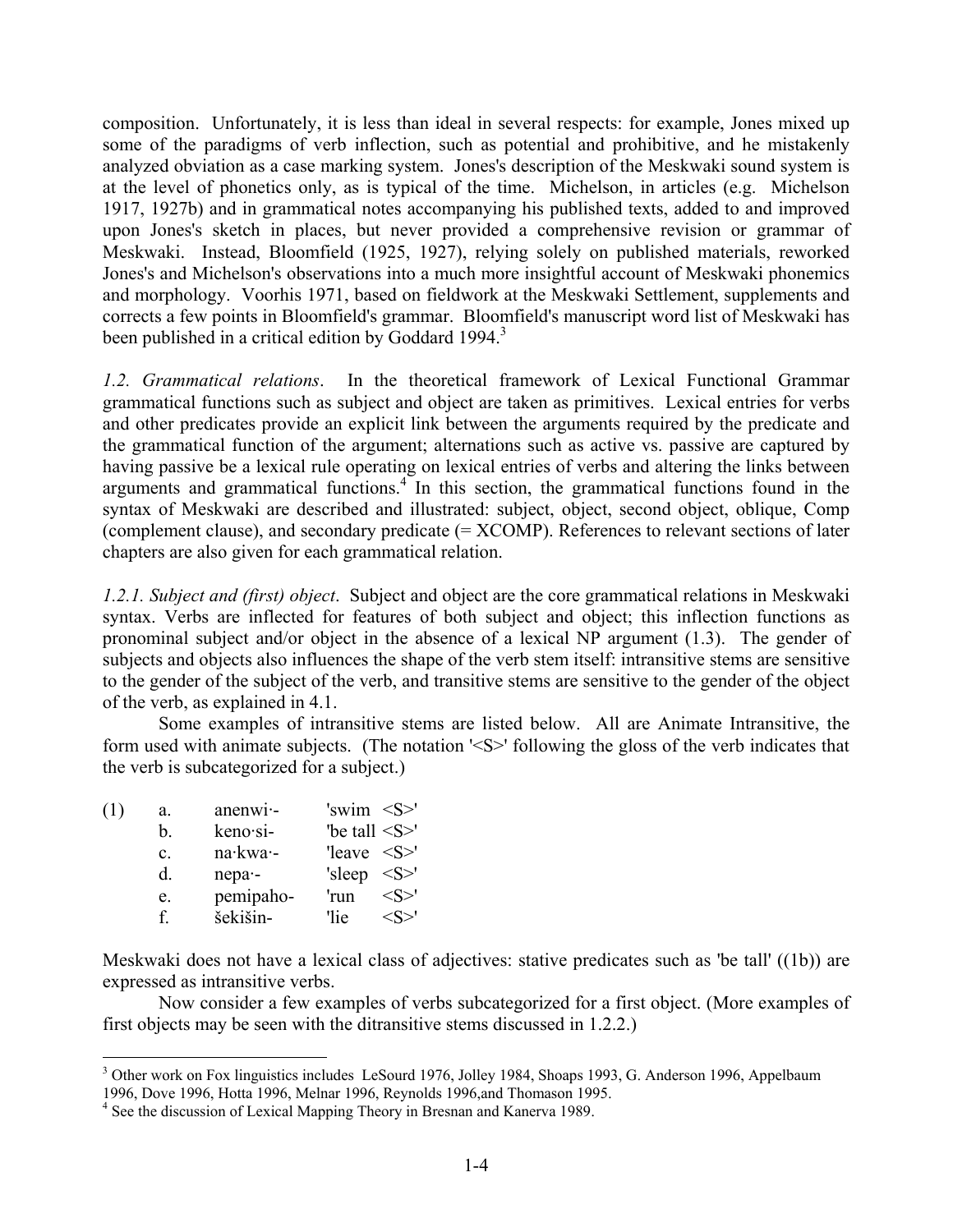| (2) | a.             | a·čim-   | 'tell a story about | $\langle S \rangle$      |
|-----|----------------|----------|---------------------|--------------------------|
|     | h.             | kano·n-  | 'speak to           | $\langle S \rangle$      |
|     | $\mathbf{c}$ . | kos-     | 'fear               | $\langle S \rangle$      |
|     | d.             | $ne-w$ - | 'see                | $\langle S \rangle$      |
|     | e.             | pakam-   | 'hit                | $\langle S \rangle$      |
|     |                | se kih-  | 'frighten           | $\langle S \cap \rangle$ |
|     |                |          |                     |                          |

All the stems in (2) are Transitive Animate, the form used with animate objects.

In Meskwaki, as in English, subjects of transitive verbs tend to be agents or experiencers, but there are exceptions in both languages. The stems *kos*- 'fear' and *se·kih*- 'frighten' in (2c, f) each require an experiencer argument and a source argument. With *kos*- 'fear' the experiencer is subject and the source is object; with *se·kih*- 'frighten' the source is subject and the experiencer is object.

The mapping of arguments to subject and object is the focus of a controversy within Algonquian linguistics. A subset of inflected forms of transitive verbs are known as INVERSE forms: these are verbs inflected either for a third person subject and a nonthird person object, or for an obviative third person subject and a proximate third person object. (See 4.5. for the relevant forms.) Most Algonquianists analyze the inverse forms of transitive verbs as active verbs; see, for example, Dahlstrom 1991, Goddard 1979a, Wolfart 1973, and Bloomfield 1962. However, others have analyzed the inverse forms either as passives or as a sort of transitive passive in which the patient is subject and the agent is a direct object. The leading proponent of the view that inverse morphology signals a change in grammatical relations is Rhodes (1976 and later work); see also Jones 1911, Jolley 1982, and LeSourd 1976. Arguments against a passive or 'transitive passive' analysis of the inverse forms in Meskwaki are given in 10.3.

Subjects and objects are discussed in other sections of this book as well. The system of agreement between verbs, on the one hand, and subjects and objects, on the other, is illustrated in 1.3. and explained in more detail in chapters 3 and 4. Incorporation of subjects and objects is described in 6.3.1. Lexical processes which suppress or add first objects are discussed in 7.1. and 7.2. In constituent structure the unmarked position for both subject and object is to the right of the verb, as discussed in chapter 8 (especially 8.6), though subjects and objects (and other arguments) may be expressed by discontinuous NPs (9.2). Subject and object are also involved in the constructions of copying to object and tough movement, described in 10.1. and 10.2.

1.2.2. Second object. Ditransitive verbs such as 'give' take a subject and two objects.<sup>5</sup> In this section we will first see examples of verb stems which are inherently ditransitive, followed by examples of derived ditransitive stems which gain an extra argument through applicative or causative formation. I will then sketch the syntactic properties which distinguish first objects from second objects and use these properties to argue that some two place verbs are subcategorized for a subject and a second object, but not for a first object. For some verb stems this syntactic frame is the result of a valence-decreasing process applying to a ditransitive stem; other stems are inherently subcategorized for only a subject and a second object. Some examples of basic ditransitive stems are listed below:

1

 $<sup>5</sup>$  Fox and other Algonquian languages do not have a dative alternation comparable to that found in English (e.g. T gave</sup> the book to Max' vs. 'I gave Max the book'). Verbs such as 'give' are always double object verbs in Fox; the recipient is never expressed as an oblique. See Dryer 1986 for the typology of dative constructions.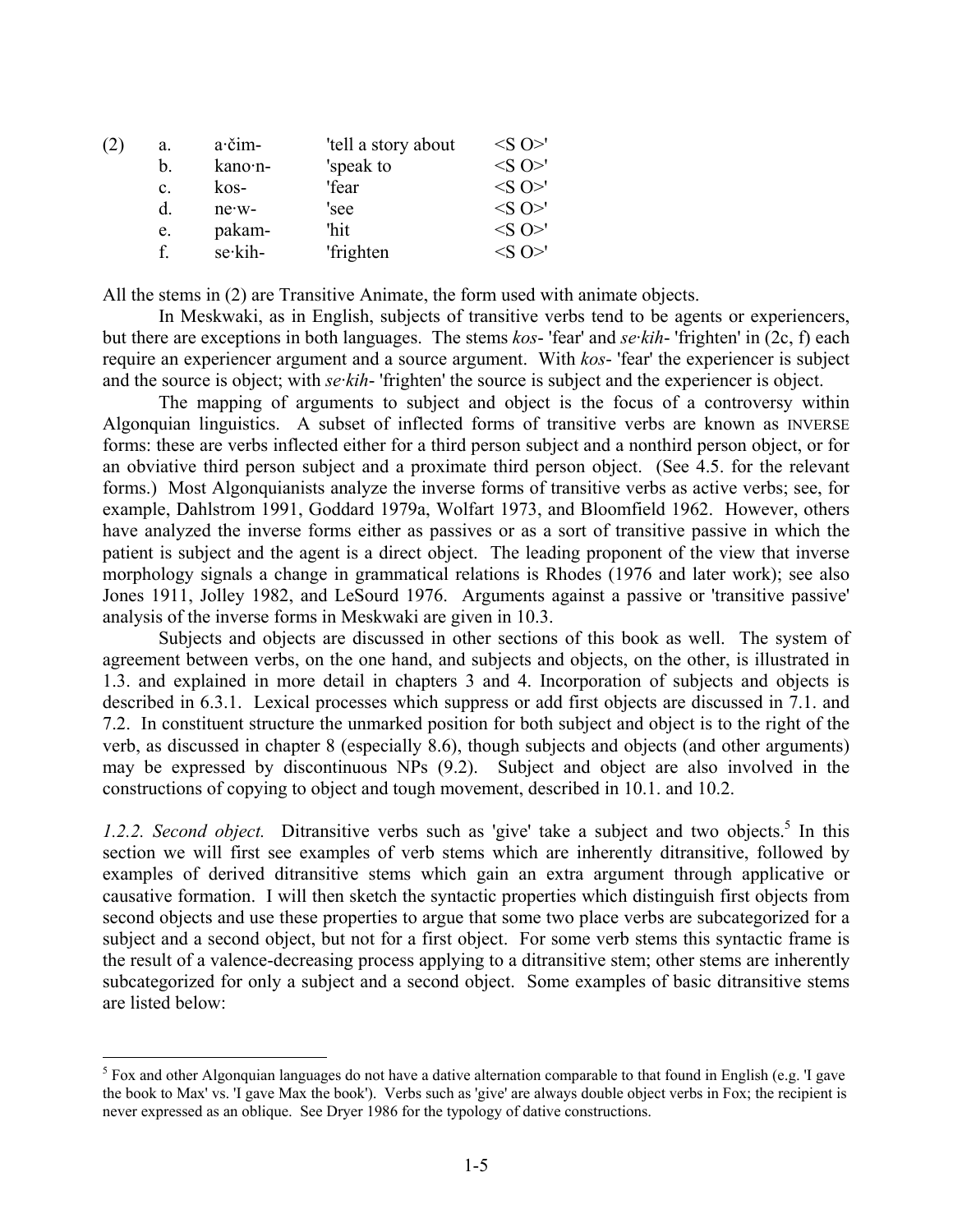| (3) | a. | $m1 \cdot n$ - | 'give                        | $\langle$ S O O2>' |
|-----|----|----------------|------------------------------|--------------------|
|     |    | manih-         | 'rob O of O2 $\leq S$ O O2>' |                    |
|     | C. | ašam-          | 'feed                        | $\langle$ S O O2>' |

In (3a) the recipient is the first object and the thing given is the second object; in (3b) the person robbed is the first object and the thing taken is the second object; in (3c) the person who is fed is the first object and the food served is the second object. The first object of a ditransitive verb is always animate (and typically human); its thematic role may be goal, source, beneficiary, etc. The second object of a ditransitive verb has the thematic role of theme or patient, and is often inanimate.

Derived ditransitive stems may be formed by adding an applicative or causative suffix to a transitive stem:

| (4) | a.             | nahkonamaw-     | 'accept O2 from $O \leq SO O2$ >'      |                   |
|-----|----------------|-----------------|----------------------------------------|-------------------|
|     | b.             | mi·winehkamaw-  | 'chase O2 away for $O \leq S O O 2$ >' |                   |
|     | $\mathbf{c}$ . | aka·wa·tamaw-   | 'desire O2 for O                       | $\langle$ SO 02>' |
| (5) | a.             | kehke netamwih- | 'make O know O2                        | $<$ S O O2>'      |
|     | $\mathbf{b}$ . | $awata·h-$      | 'make O take O <sub>2</sub>            | $<$ SO O2>'       |
|     | $\mathbf{c}$ . | awih-           | 'lend                                  | $\leq S$ O O2>'   |

In applicatives such as (4), a new first object is added and the old first object becomes second object. The new first object in (4a) has the thematic role of source, and that of (4b, c) has the thematic role of beneficiary. In causatives  $(5)$  the old subject becomes the first object of the causative verb and the old object becomes second object. (*awih*- 'lend' in (5c) is the causative of *awi*- 'have'.) Like the basic ditransitive stems in (3), the first objects of derived ditransitives are typically human, associated with a range of thematic roles; the second objects are mostly inanimate, with the thematic role of theme or patient. More discussion of applicatives, causatives, and possessor raising (another process which creates ditransitive stems) may be found in 7.2.2.

The syntactic behavior of second objects is different from that of first objects in several respects. First objects may undergo lexical processes which suppress the object, such as antipassive, reciprocal, and reflexive; second objects cannot be the target of these processes. The gender of a first object influences the shape of the verb stem, but second objects may be either animate or inanimate without affecting the form of the verb. Moreover, verbs are inflected for first objects but not for second objects. Pronominal first objects are expressed by the inflection on the verb if no object NP is present. Pronominal second objects, in contrast, are expressed by an independent personal pronoun from the 'body' series under the circumstances described in 3.7.2, and by zero anaphora elsewhere. The syntax of independent reflexive pronouns also reveals an asymmetry between first and second object. As shown in 3.7.2, the antecedent of a second object reflexive may be either subject or first object. However, a first object reflexive pronoun cannot have a second object antecedent.

Using the above criteria for distinguishing first objects from second objects, we must analyze some two-place verbs as being subcategorized for a subject and a *second* object, not a first object. That is, the nonsubject argument of such verbs cannot be the target of antipassive, reflexive or reciprocal verb formation, it may be either animate or inanimate without changing the form of the verb stem, it does not trigger agreement on the verb, and it may be expressed by pronouns from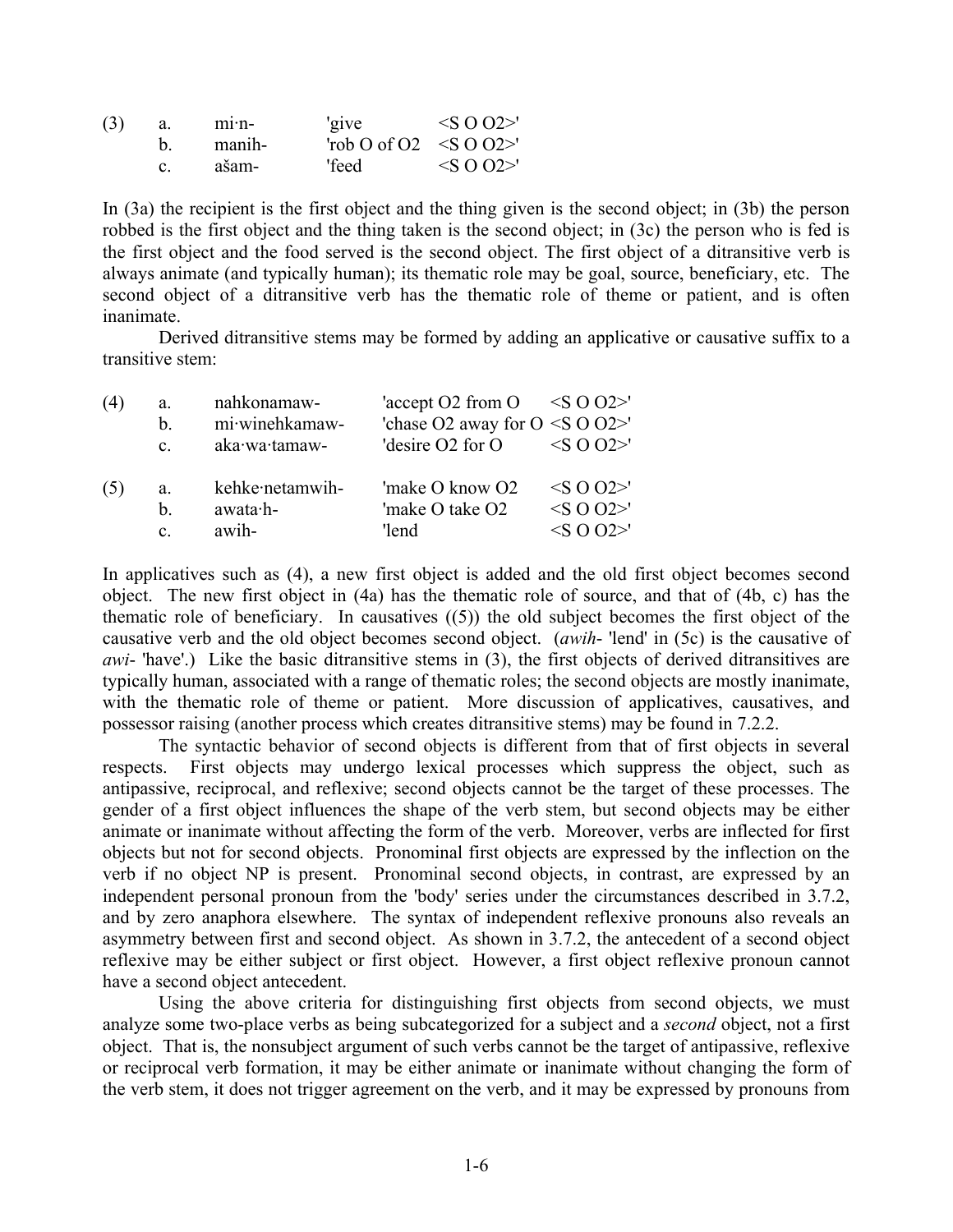the 'body' series or by zero anaphora.<sup>6</sup> The subcategorization frame of subject plus second object may be the result of a (first) object-suppressing process applying to a ditransitive stem:

| (6) | a.    | $mi\cdot \simeq$  | 'give $O2$ away                      | $\langle$ SO2>' |
|-----|-------|-------------------|--------------------------------------|-----------------|
|     | h —   | ašameti -         | 'feed each other O2 $\leq$ S O2>'    |                 |
|     | $c -$ | aka wa tama tiso- | 'desire O2 for oneself $\leq$ S O2>' |                 |

In (6a) antipassive has applied to the ditransitive stem *mi·n*- 'give', suppressing the first object. The resulting stem takes only a subject and second object, with the recipient left unspecified. The first object of the stems in (6b) and (6c) has been similarly suppressed by reciprocal and reflexive suffixes, respectively. (See 7.1. for more on these processes.) There are also stems which are inherently subcategorized for a subject and second object: that is, they are not derived from a more basic ditransitive stem. Examples of such verbs are given below.

| (7) | a.             | ahpenemo-         | 'depend on                         | $\langle$ S $\Omega$ $>$ ' |
|-----|----------------|-------------------|------------------------------------|----------------------------|
|     | $b_{\cdot}$    | $we$ -pa $h$ ke - | 'throw                             | $\langle$ S $\Omega$ $>$ ' |
|     | $\mathbf{c}$ . | $\text{takwi}$    | 'join                              | $\langle$ S $\Omega$ $>$ ' |
|     |                | keko·mye·paho-    | 'run with O2 on back $\leq S$ O2>' |                            |

Verb stems such as (7c, d) which contain *takw*- 'together with' or *kek*- 'with, having' as a steminitial morpheme (6.1) are subcategorized for a second object.

Perhaps the most common type of verb subcategorized for a subject and second object are those derived from kinship terms. A few such verbs are listed below.

| (8) | a.           | $ok1-$                   | have O2 as a mother                        | $\langle$ S $\Omega$ $>$ ' |
|-----|--------------|--------------------------|--------------------------------------------|----------------------------|
|     | $b_{-}$      | $on a \cdot pe \cdot mi$ | have O2 as a husband                       | $\langle$ S $\Omega$ >'    |
|     | $\mathbf{c}$ | owi·hta·wi-              | "have O2 as a brother-in-law $\leq S$ O2>" |                            |
|     | <sub>d</sub> | owivi                    | have O <sub>2</sub> as wife                | $\langle$ S $\Omega$ $>$ ' |

These verbs are derived from the third person singular possessed form of the kinship noun (see 3.4. for possessive inflection). The forms in (8) would be more idiomatically glossed as 'O2 is S's mother', etc.

Other sections of the book discussing second objects include 3.3. on obviation, with examples of proximate second objects with obviative subjects or first objects, 7.4. on preverbs which add a second object to the verb's subcategorization frame, and 8.6. on word order of postverbal arguments.

*1.2.3. Oblique*. Many Meskwaki verbs are subcategorized for one or more oblique arguments. Obliques express semantic notions such as stationary location, goal or source of motion, manner, or cause; they play a prominent role in the syntax of Meskwaki. The requirement for an oblique is often indexed on the verb by one of a set of morphemes known as RELATIVE ROOTS, which are associated with obliques of particular types.<sup>7</sup> The most common relative roots are *in*- (goal or

<u>.</u>

<sup>&</sup>lt;sup>6</sup> The asymmetry found with reflexive pronouns provides no evidence either for or against analyzing the nonsubject argument as a second object. With two-place verbs the only possible antecedent for a reflexive pronoun is the subject; subjects may antecede either a first object or a second object reflexive.

<sup>&</sup>lt;sup>7</sup> See Bloomfield 1946:120; the term is originally from Howse 1844:132.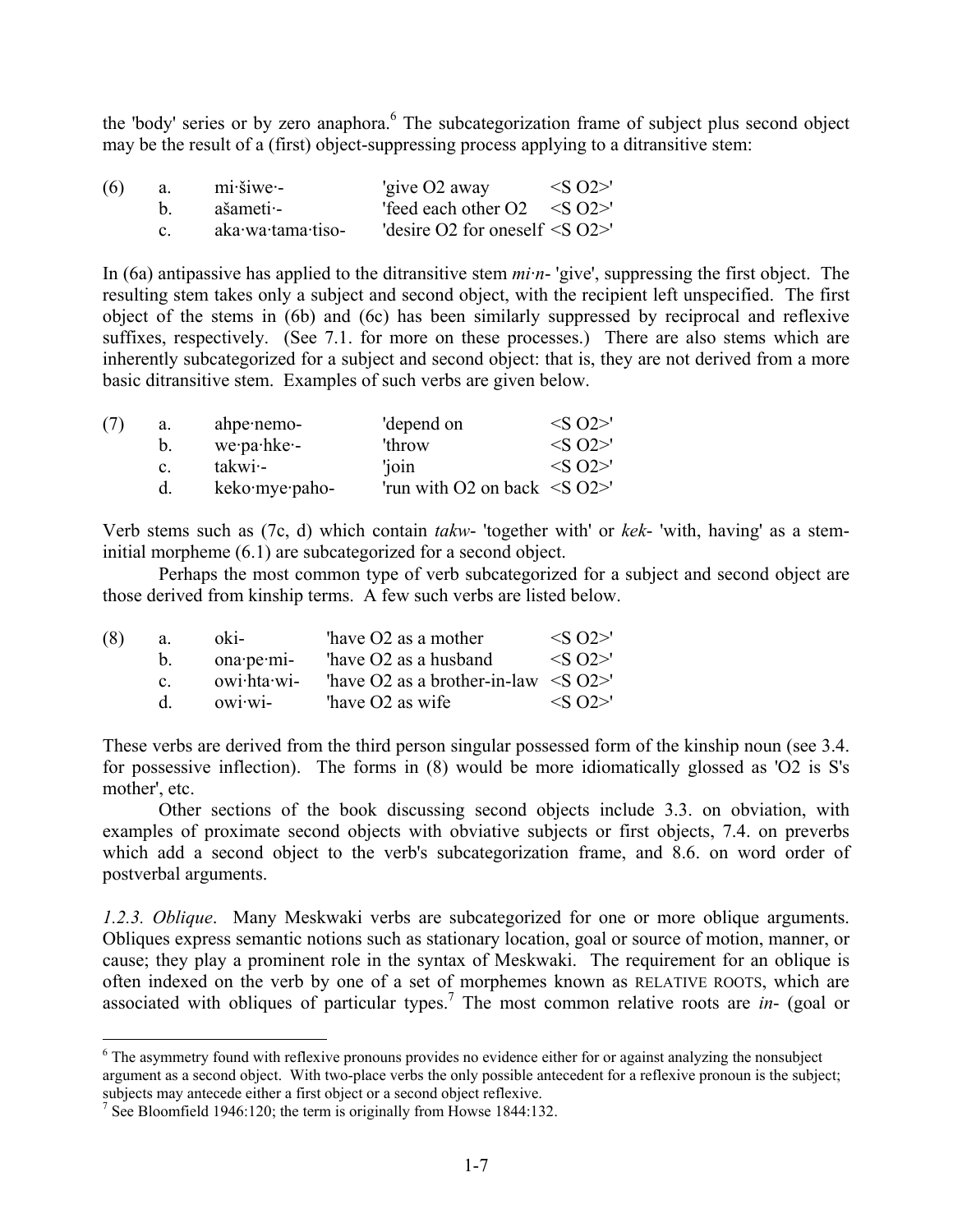manner),  $tan$ - (stationary location), and  $ot$ - (source).<sup>8</sup> If the stem-initial morpheme of a verb is a relative root, then the verb is subcategorized for an oblique of the corresponding type. This may be seen in the following examples, where the initial relative root is in boldface. (The relative root *in*has allomorphs of *iš*- and *ih*-; *tan*- has allomorphs of *taš*- and *tah*-; and *ot*- has allomorphs of *oč*and *os*-.)

| (9)  | a.<br>b.       | inaho-<br>ihpaho- | 'paddle to<br>'run to | $\langle$ S OBL <sub>goal</sub> $>$ '<br>$<$ S OBL <sub>goal</sub> $>$ ' |
|------|----------------|-------------------|-----------------------|--------------------------------------------------------------------------|
|      | c.             | <i>išisa</i>      | 'fly to               | $<$ S OBL <sub>goal</sub> $>$ '                                          |
| (10) | a.             | $ine$ net-        | 'think [thus] of      | $\langle$ S O OBL <sub>manner</sub> $>$ '                                |
|      | b.             | išawi-            | 'do [thus]            | $<$ S OBL <sub>manner</sub> $>$ '                                        |
|      | c.             | išiso-            | 'be named [thus]      | $<$ S OBL <sub>manner</sub> $>$ '                                        |
| (11) | a.             | taneka-           | 'dance [there]        | $\langle$ S OBL <sub>loc</sub> $>$ '                                     |
|      | b.             | tanehkaw-         | 'hear O [there]       | $\langle$ S O OBL <sub>loc</sub> $>$ '                                   |
|      | $\mathbf{c}$ . | tahpene-          | 'die [there]          | $\langle$ S OBL $_{loc}$ >'                                              |
|      | d.             | tašinake -        | 'sing [there]         | $\langle$ S OBL $_{loc}$ >'                                              |
| (12) | a.             | ota·ška·-         | 'fall from            | $<$ S OBL $_{source}$ >'                                                 |
|      | b.             | oteneti-          | 'fight over           | $\langle$ S OBL <sub>source</sub> $>$ '                                  |
|      | $\mathbf{c}$ . | $o$ či -          | 'be from              | $<$ S OBL $_{source}$ >'                                                 |
|      | d.             | osa·pam-          | look at O from        | $\leq$ SO OBL <sub>source</sub> $>$ '                                    |
|      |                |                   |                       |                                                                          |

Notice in (12b) that the relative root *ot*- is associated with source in an abstract sense (i.e., cause or reason for) as well as source in a spatial sense.<sup>9</sup>

Not all verbs subcategorized for an oblique contain a relative root as the initial morpheme of the stem. For example, the following verbs all require obliques of various types:

| (13) | aht-    | 'put   | $\langle$ S O OBL <sub>loc</sub> $>$ ' |
|------|---------|--------|----------------------------------------|
|      | owi·ki- | 'dwell | $\langle$ S OBL <sub>loc</sub> >'      |

| C. | $pya -$ | 'come | $\langle$ S OBL <sub>goal</sub> $>$ '           |
|----|---------|-------|-------------------------------------------------|
| d. | to taw- |       | 'do [thus] to $\leq$ O OBL <sub>manner</sub> >' |

A verb which is not subcategorized for an oblique of a particular type may be compounded with a relative root PREVERB to add that oblique to its subcategorization frame. The resulting compound is inflected as if it were a single lexical item (6.2).

 8 Other relative roots are *ahkw*- 'so far, so long' (spatial or temporal length), *ahpi·ht*- 'to such an extent' (for scalar notions such as age, weight, speed, strength), *inehp*- 'so high; so deep', *inekihk*w- 'so big', *išiwe*·p- 'meaning [thus]', *očiwe p*- 'from [then] on' and *tasw*- 'so many, so much'. See also the discussion of *nehki* 'so long a time' in  $\overline{7}$ .3.

<sup>&</sup>lt;sup>9</sup> It should also be noted that there is a nonrelative morpheme *tan*-, homophonous with the stationary location relative root, which indicates progressive aspect.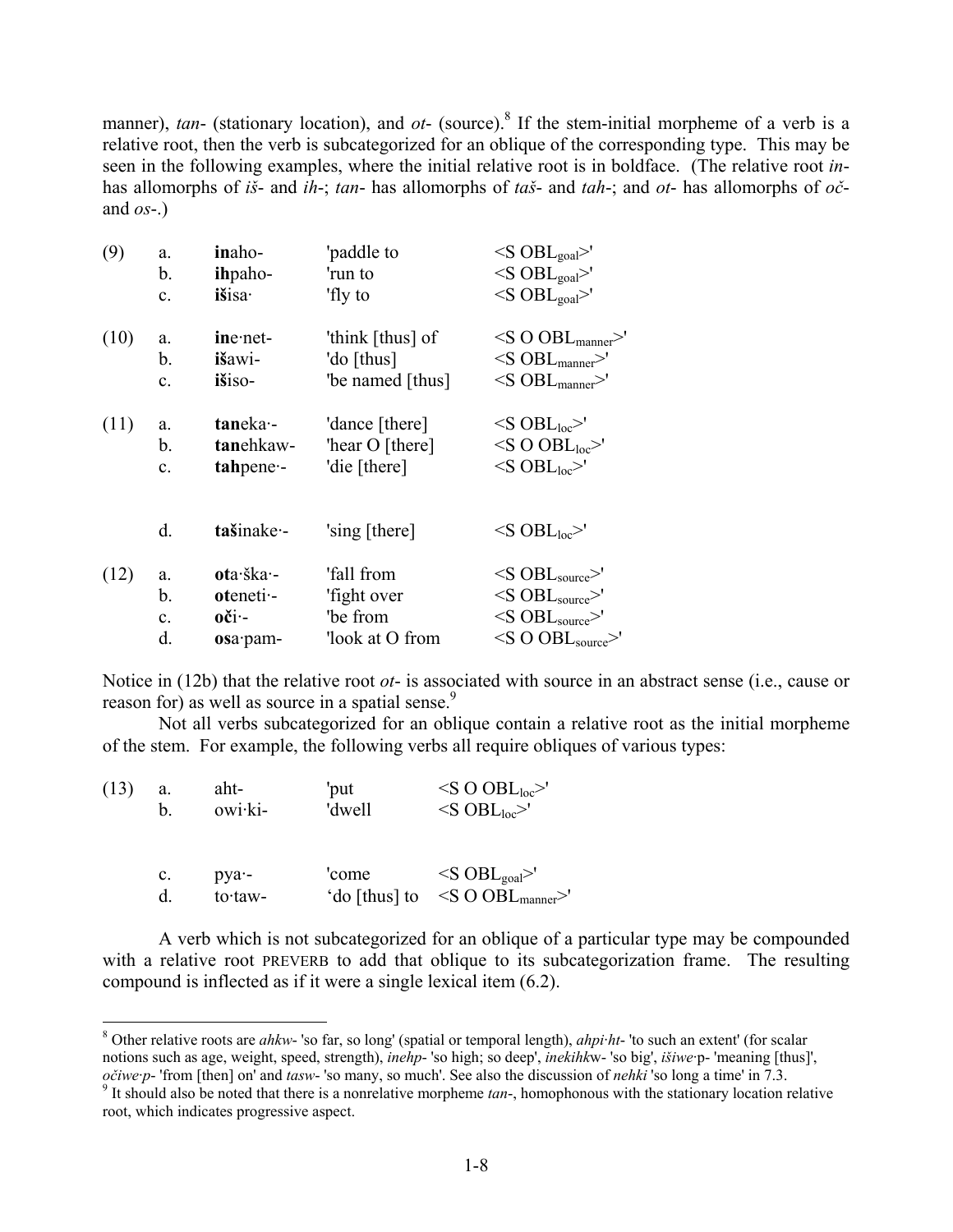| (14) | a.        | kanawi-            | 'speak                                                    | $<\!\!S\!\!>^{\prime}$                                                                                              |
|------|-----------|--------------------|-----------------------------------------------------------|---------------------------------------------------------------------------------------------------------------------|
|      | b.        | iši-kanawi-        | 'speak [thus]                                             | $\langle$ S OBL <sub>manner</sub> $>^{\prime}$                                                                      |
| (15) | a.        | anawi-             | 'go hunting                                               | $<\!\!S\!\!>'$                                                                                                      |
|      | b.        | iši-anawi-         | 'go hunting [thither]                                     | $\langle S \text{ OBL}_{goal} \rangle$                                                                              |
| (16) | a.<br>b.  | kahkitaw-          | 'hide O2 from O<br>taši-kahkitaw- 'hide O2 from O [there] | $<$ S O O2>'<br>$\langle$ SO O2 OBL <sub>loc</sub> >'                                                               |
| (17) | a.<br>$b$ | pya -<br>oči-pya - | 'come<br>'come from                                       | $\langle S \text{ OBL}_{\text{goal}} \rangle$<br>$\langle$ S OBL <sub>goal</sub> OBL <sub>source</sub> $>^{\prime}$ |

A striking feature of Meskwaki syntax is that manner, goal, location, and source are rarely expressed as optional adjuncts. Instead, the preferred strategy is to use a preverb to increase the valence of the verb, as in (14-17), so that these notions are expressed as arguments, rather than as adjuncts. Note also that the resulting compound verbs may be subcategorized for more than one oblique, as in (17b).

The unmarked position for an oblique argument is immediately to the left of the verb (8.5). There is a wide range of structural possibilities for the oblique argument: it may be expressed by an NP (often marked with locative case (3.5.1)), by a PP (3.5.1, 3.5.2), by an adverb, by a subordinate clause (5.6), or by zero anaphora if the referent is clear from the context:

| (18) | a. | ayo hi pya -no!        | 'Come here!'   |
|------|----|------------------------|----------------|
|      |    | here come-2/imperative |                |
|      |    | $pya$ -no!             | 'Come [here]!' |
|      |    | come-2/imperative      |                |

Pronouns from the 'body' series of personal pronouns (3.7.2) are used for the rare instances of nonthird person obliques.

For more discussion of obliques and related issues, see 5.3. for relative clauses headed by obliques (also 5.4. for the role of oblique-headed relative clauses in wh-questions, and 5.6. for their use as complement clauses), 7.3. for lexical processes adding an oblique argument to a verb's subcategorization frame, and 9.1.3. for a discontinuous constituent construction involving obliqueheaded relative clauses.

*1.2.4. Comp*. In LFG the grammatical function 'Comp' is used for clauses which are subcategorized for by matrix verbs and in which there is an overt expression of the subject (Bresnan 1982a:293). For example, consider the following English sentences in which the Comp clause is bracketed.

- (19) a. Ken claims [that the check is in the mail.]
	- b. I asked Sarah [whether she had heard from Tim.]

In (19a) 'claim' is subcategorized for subject and Comp; in (19b) 'ask' takes subject, object, and Comp. Note that the Comp of each sentence contains an overt subject ('the check' in (19a), 'she' in  $(19b)$ ).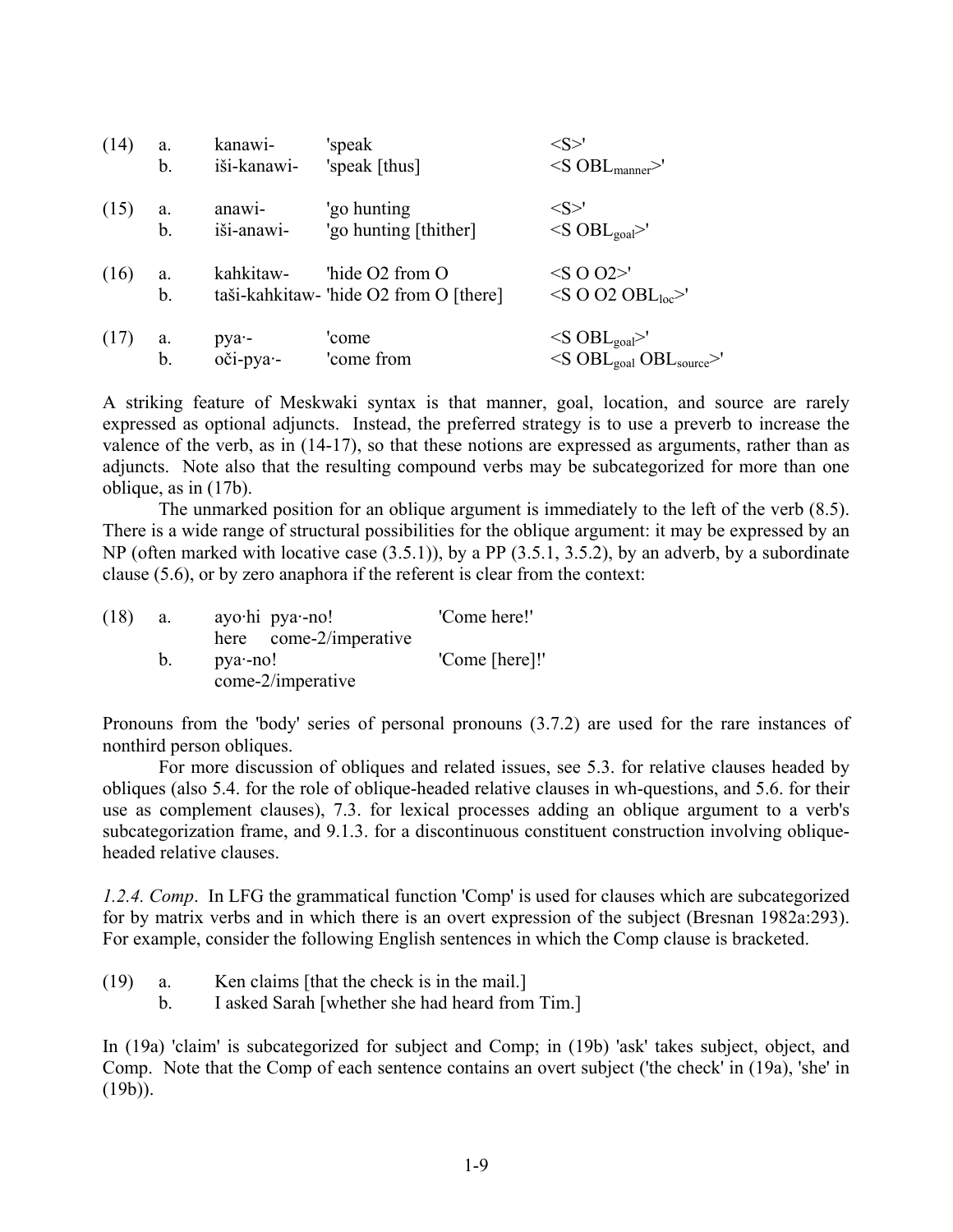The grammatical function of Comp is found in Meskwaki as well. A few examples of verbs subcategorized for Comp are listed below.

| (20) | a.           | $anwa$ ·či·- | $\text{Consent}$ $\leq$ COMP>' |                                                                  |
|------|--------------|--------------|--------------------------------|------------------------------------------------------------------|
|      | h.           | ša·kwe·nemo- | 'be unwilling <s comp="">'</s> |                                                                  |
|      | $\mathbf{c}$ | wi·to·hkaw-  |                                | $\text{valow} \qquad \text{<} S \text{ O } \text{COMP} \text{'}$ |
|      | d.           | anohka·n-    |                                | 'commission $\leq S$ O COMP>'                                    |

See 5.6. for the inflection of verbs in Comp clauses. Verbs in Comp clauses and every other type of clause in Meskwaki are always inflected for subject: there are no nonfinite verbs in Meskwaki. Some Comp-taking verbs also require an expletive object (e.g. *kehke·net*- 'know'); see 3.1. for discussion.

Some clausal arguments in Meskwaki bear the grammatical function of oblique, not Comp. In particular, direct and indirect quoted speech or thought typically appears in an oblique clause, not a Comp clause. Examples may be found in 5.6.

Other sections pertaining to Comp include 3.4. on obviation, 8.6. on word order (the unmarked position for Comp is to the right of the verb), 10.1. on copying to object, and 10.2. on tough movement.

*1.2.5. Secondary predicate*. Secondary predicates in Meskwaki are always incorporated into the verb stem, occupying the stem-initial position (6.3.2). For example, consider the following examples of stems containing an incorporated secondary predicate. The matrix predicate in each case is the stem-final morpheme -*e·nem*- 'consider'.

| (21) | a.             | $a$ yi $\cdot$ hkwe $\cdot$ nem- | 'consider O tired'  |
|------|----------------|----------------------------------|---------------------|
|      | h.             | a·hkwamatamo·we·nem-             | 'consider O sick'   |
|      | $\mathbf{c}$ . | nepwa·hka·we·nem-                | 'consider O smart'  |
|      |                | pašitowe we nem-                 | 'consider O a liar' |

6.3.2. presents arguments for taking verbs such as those in (21) to contain two argument-taking predicates, rather than a single complex predicate.

In LFG, a secondary predicate bears the open grammatical function of XCOMP: that is, it is an argument-taking predicate, but it does not have a subject expressed overtly in c-structure. In English the XCOMP function is associated not only with secondary predicates but also with infinitival complements (i.e., the complements of raising and equi verbs), and with constituents introduced with a copula, such as a passive participle or a predicate NP (i.e., the copula is treated as a raising to subject verb). See Bresnan 1982a:322-323; 374-379 for discussion. In Meskwaki, however, XCOMP is found only with secondary predicates; there are no counterparts to the other types of English XCOMPs. As mentioned in 1.2.4, there are no infinitive forms of verbs and all subordinate clauses contain an overt expression of their subject. Nor is there an overt copula in Meskwaki. Moreover, predicate NPs are used infrequently; more common is the use of stative verbs derived from nouns (e.g. *oškinawe·hi*- 'be a young man').

*1.2.6. Other grammatical relations*. Finally, a few other grammatical relations will be briefly mentioned. The grammatical function ADJ, or adjunct, is used for optional modifiers of various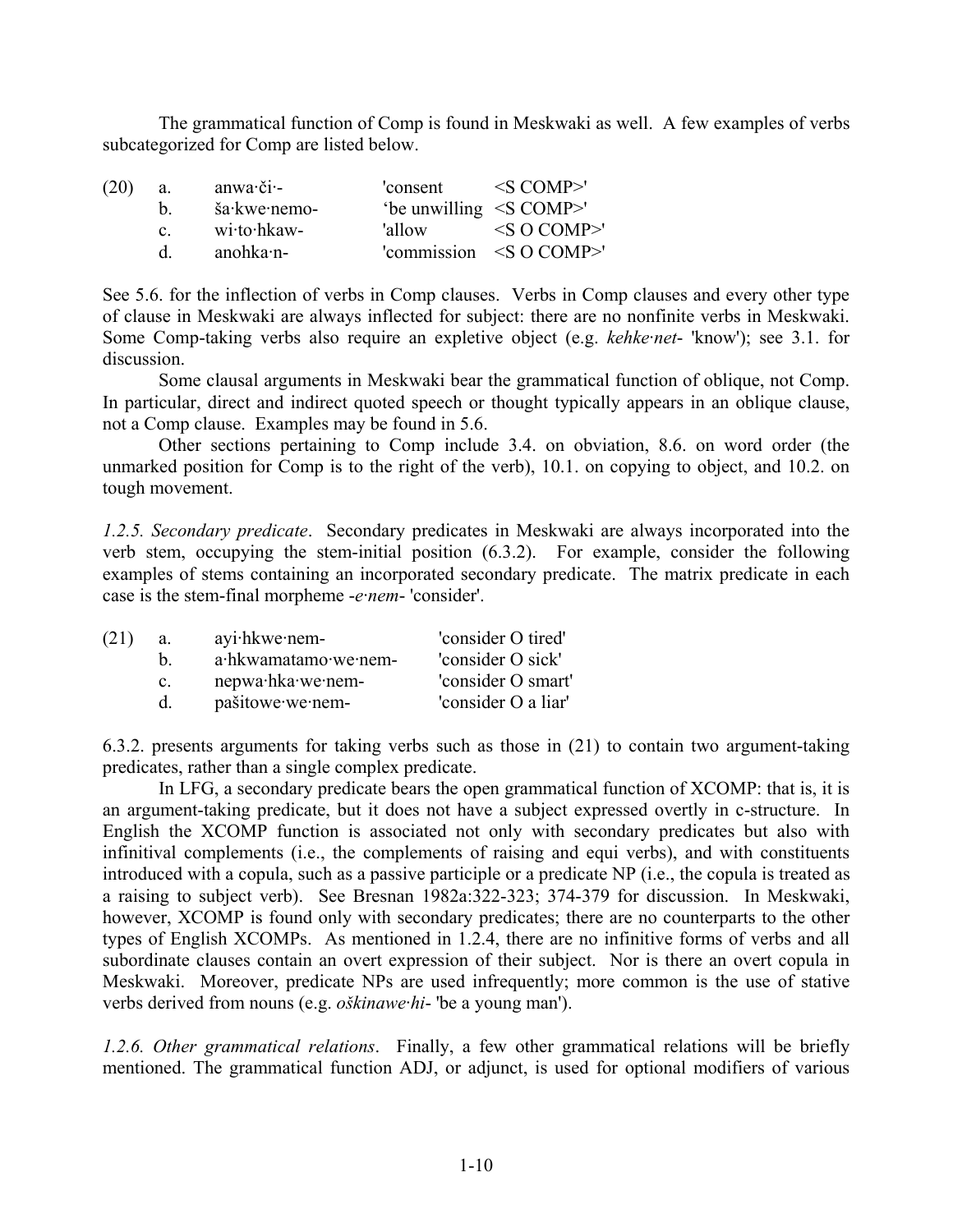types. 5.7. describes several types of adjunct clauses, including temporal clauses and purpose clauses. Obviation in adjunct clauses is discussed in 2.3.

The grammatical function POSS is used for possessors. As explained in 2.4, some nouns in Meskwaki are subcategorized for an obligatory possessor (e.g. kinship nouns such as -*kwis*- 'son <POSS>'), other nouns allow an optional possessor, and still others cannot be used with a possessor in the basic form of the stem. See also 2.3. for obviation in possessed noun phrases.

Adpositional phrases are relatively rare in Meskwaki, but see 2.5.1. and 2.5.2. for case marking on objects of adpositions, and 2.5.2. and 6.2. for prepositions which incorporate their object. Adpositional phrases may function as obliques or as adjuncts.

*1.3. Additional theoretical assumptions*. Some other assumptions of Lexical Functional Grammar will be presented in this section, by working through the syntax of a simple Meskwaki sentence. The representations and lexical entries in this section are detailed and somewhat technical; the discussion in later chapters will be kept as nontechnical as possible.

LFG provides separate representations for CONSTITUENT STRUCTURE (c-structure) and FUNCTIONAL STRUCTURE (f-structure): c-structure represents the linear order and hierarchical structure of words and phrases; f-structure represents grammatical relations and agreement. Much of the syntactic information represented in f-structure is listed in individual lexical entries. Lexical rules, such as passive, may operate upon a lexical entry, creating a new lexical entry with different subcategorizational requirements.

The Meskwaki sentence to be analyzed is given below:

(22) *wa·pame·wa ihkwe·wa mahkwani* 'The woman (prox) looked at the bear (obv).'

| wa·pam-e·-w-a           | ihkwe·w-a | mahkw-ani |
|-------------------------|-----------|-----------|
| $look.at-DIR-3-SG$      | woman-SG  | bear-OBV  |
| $[look.at 3-3'/IND.ID]$ |           |           |

(22) is a simple transitive clause, with both the subject and the object expressed by lexical NPs. The format of the example is as follows: the first line shows the Meskwaki sentence with its free translation into English. The second line breaks down each Meskwaki word into its component morphemes; the morpheme-by-morpheme gloss is given immediately below the segmented Meskwaki words. However, as will be seen in chapter 4 on verb inflection, glossing each individual morpheme does not succeed in conveying the full information associated with verb inflection (due to discontinuous morphemes, the role played by the suffixes known as THEME SIGNS, such as the suffix glossed 'DIR' (direct) in (22), and paradigmatic relationships among affixes in the inflectional template). Verbs in the examples thus have yet another line of interlinear glossing, in which the gloss of the stem is followed by the features of subject and object, separated by a dash, and finally the paradigm of verb inflection. The symbols 3 and 3' refer to the opposition within third person known as obviation (3.3). The third person most central to the discourse is called proximate, and referred to by unmarked third person forms (3). More peripheral third persons are referred to by special marked obviative forms (3'). The formula '3-3'/IND.IND' should thus be read 'third person animate proximate singular subject acting on a third person animate obviative object, in the independent indicative paradigm'.

The constituent structure of (22) is extremely simple. Meskwaki does not have a VP node: both subject and object are sisters of the verb, and daughters of the root S node.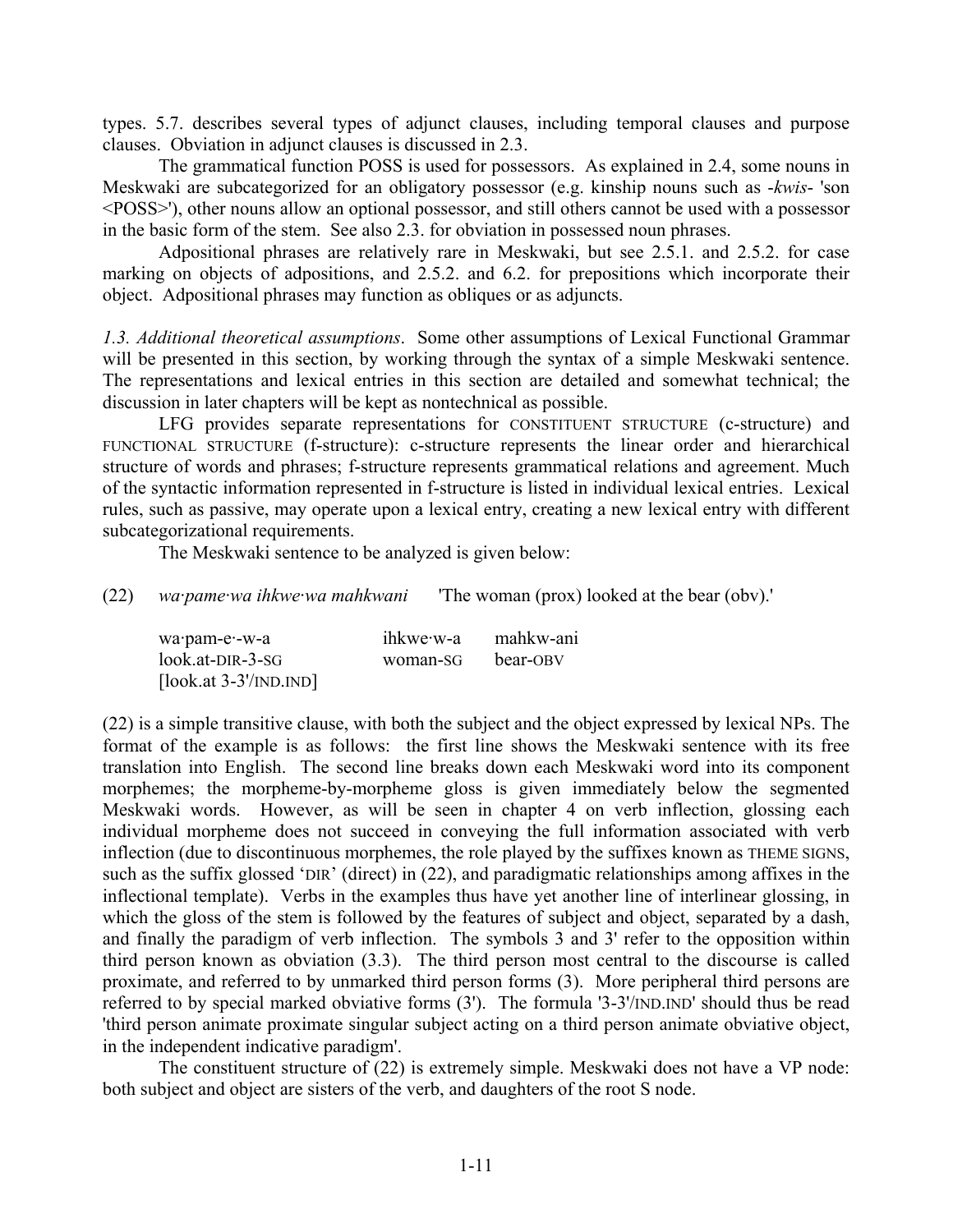| (23) |                         | S                   |                    |  |
|------|-------------------------|---------------------|--------------------|--|
|      |                         | NP                  | NP                 |  |
|      | wa·pame·wa<br>'look at' | ihkwe wa<br>'woman' | mahkwani<br>'bear' |  |

1

C-structure in LFG uses tree diagrams to represent linear order and hierarchical structure. In general, the tree diagrams are like those familiar from phrase structure grammars; the only novel aspect is the annotation of nodes in the tree with labels such as 'SUBJ' and 'OBJ'. These labels play a role in linking lexical information to the f-structure representation, as we will see below.<sup>10</sup> It is also worth pointing out that there are no empty categories in c-structure (i.e., a node in the cstructure tree which dominates a phonetically null terminal string); this is in marked contrast to the Government and Binding framework, in which empty categories play a prominent role.<sup>11</sup>

A separate representation, f-structure, displays the grammatical relations of our sample sentence, including all agreement categories. In Meskwaki, verbs are inflected to agree with subject and object in person, number, gender (animate vs. inanimate), and obviation.<sup>12</sup>

| (24) | <b>PRED</b> | 'look-at <subj, obj="">'</subj,>                        |                               |  |
|------|-------------|---------------------------------------------------------|-------------------------------|--|
|      |             |                                                         |                               |  |
|      | <b>SUBJ</b> | <b>PRED</b><br><b>PERS</b><br><b>GEND</b><br><b>NUM</b> | 'woman'<br>3<br>animate<br>sg |  |
|      |             | <b>OBV</b>                                              |                               |  |
|      |             |                                                         |                               |  |
|      | <b>OBJ</b>  | <b>PRED</b>                                             | 'bear'                        |  |
|      |             | <b>PERS</b>                                             | 3                             |  |
|      |             | <b>GEND</b>                                             | animate                       |  |
|      |             | <b>NUM</b>                                              | sg                            |  |
|      |             | <b>OBV</b>                                              | $^{+}$                        |  |
|      |             |                                                         |                               |  |

 $10$  (23) is an informal representation of c-structure. Technically, the annotations on the NP nodes should read '(↑SUBJ)=↓' and '(↑OBJ)=↓', and the verb should be annotated '↑=↓'. The arrows are metavariables, to be instantiated by the f-structure representation associated with nodes of the c-structure tree; the down arrow refers to the f-structure associated with the current node and the up arrow refers to the f-structure associated with the mother of the current node. The equations are then solved to construct the f-structure representation. See Kaplan and Bresnan 1982:183- 203.

<sup>&</sup>lt;sup>11</sup> Actually, Bresnan does use one type of empty category in c-structure, corresponding to 'wh-trace' (Kaplan and Bresnan 1982:234ff.; Bresnan 1994). Other versions of LFG (e.g. Kaplan and Zaenen 1989) eliminate even this empty category from c-structure. For Fox, no empty categories are needed in c-structure.

 $^{12}$  A more complete representation of f-structure would also include information on tense, mood, and aspect associated with the paradigm of verb inflection. See chapter 5.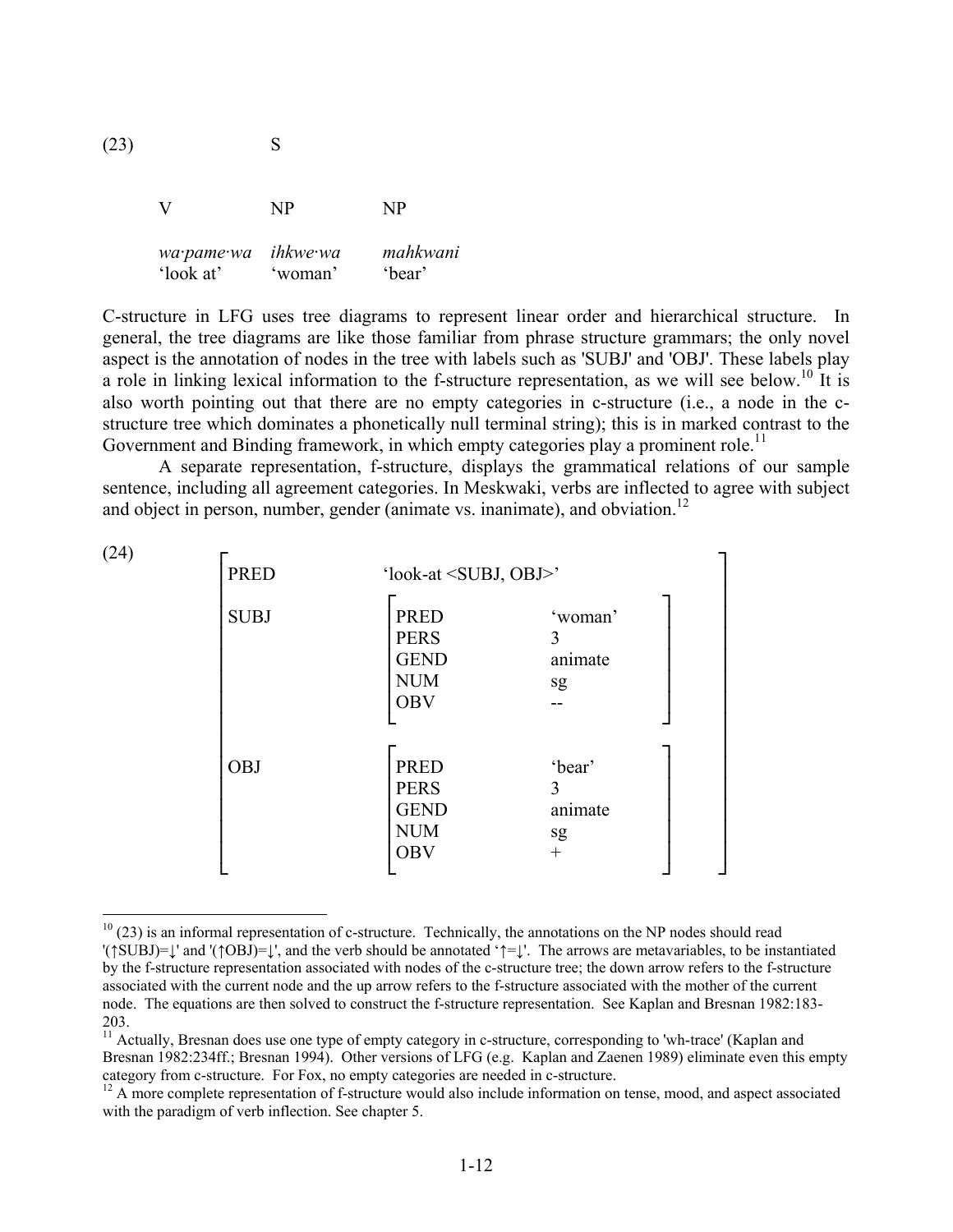An f-structure is an array of function names paired with values. Starting with the left column of (24), the predicate of the sentence is the verb 'look at', which requires a subject and an object. The value of the function 'SUBJ' is an embedded f-structure, which contains the predicate 'woman' and values for the features person, number, gender, and obviation. Similarly, the value for the function 'OBJ' is another embedded f-structure, with the predicate 'bear' and values for person, number, gender, and obviation. Both the subject and object are third person, singular, and animate, differing only in the feature for obviation. The object is obviative, so it is marked [+ obviative] in the fstructure; the proximate subject is [- obviative].

The information represented in f-structure comes from the lexicon and from c-structure. Lexical items are inserted into c-structure as fully inflected words, each associated with syntactic information. The lexical entries for the words of our sample sentence are given below. (The entry for the verb will be slightly revised later in this section.)

| $(25)$ <i>ihkwe wa</i> , N |                                                   | $(26)$ mahkwani, N      |                                                  |
|----------------------------|---------------------------------------------------|-------------------------|--------------------------------------------------|
| Pers $= 3$<br>$Obv = -$    | $Pred = 'woman'$<br>Gend $=$ anim<br>Num $=$ sing | $Pers = 3$<br>Obv $= +$ | $Pred = 'bear'$<br>Gend $=$ anim<br>Num $=$ sing |
|                            |                                                   |                         |                                                  |

(27)

1

*wa·pame·wa*, V

Pred = 'look at <SUBJ OBJ>' Subj Pers  $= 3$ Subj Num  $=$  sing Subj Gend  $=$  anim Subj Obv  $= -$ Obj Pers  $= 3$ Obj Gend  $=$  anim Obj Oby  $= +$ 

The number of the obviative object is not specified in the entry for the verb.

The lexical entry for the verb includes features which are specific for subject and for object. The entries for the nouns, on the other hand, do not specify whether they will be used as subject or as object: there is no nominative or accusative case marking, for example. When the nouns are inserted into the c-structure of (23), however, the annotations on the NP nodes of the tree identify the lexical information carried by the nouns as the value of subject and of object in f-structure.<sup>13</sup>

<sup>&</sup>lt;sup>13</sup> The position of subject and object is not fixed: the unmarked position for both subject and object is to the right of the verb, but the object may precede the subject (8.6). Fox c-structure must therefore allow the annotations of SUBJ and OBJ to attach to any postverbal NP; well-formedness conditions on f-structure (especially Consistency (Kaplan and Bresnan 1982:204)) will rule out any unwanted structures. See Dahlstrom 1991:125-130 for a detailed account of cstructure annotation in Cree.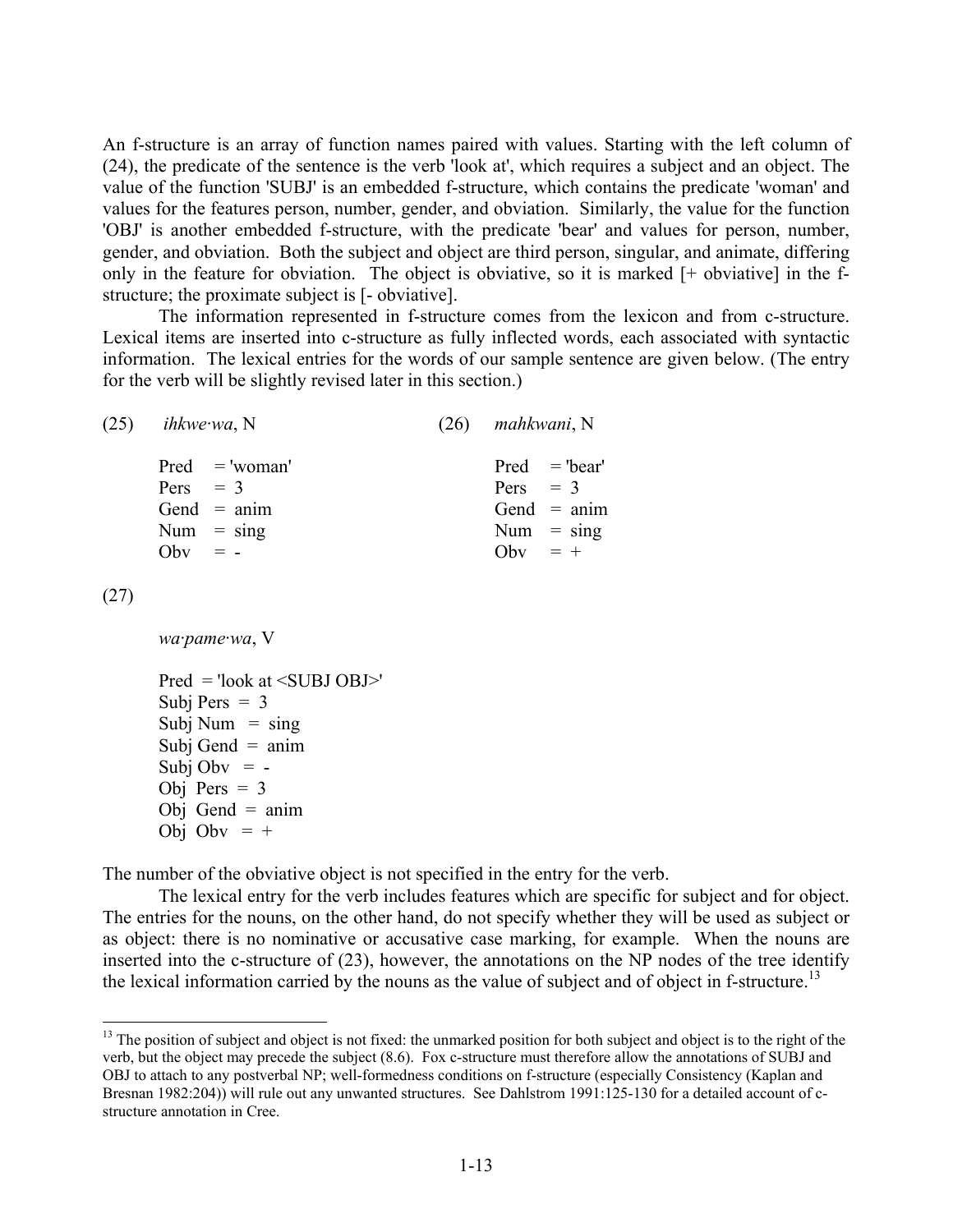Agreement in LFG is represented by having more than one lexical item contribute the same grammatical features to the f-structure representation. At f-structure, the features must unify: that is, there may not be a clash of feature values. For Meskwaki, the agreement of verbs with subject and object in person, number, gender, and obviation is represented by listing the relevant features in the lexical entries for both the verb and the nouns.

Meskwaki verb inflection has a dual function. If subject and/or object is expressed by a lexical NP, as in (22), the verb inflection functions as agreement. In the absence of a lexical NP, however, the inflection functions as a pronominal subject or object. In other words, a clause in which both subject and object are pronominal may contain only an inflected verb:

(28) *wa·pame·wa* 'He/she (prox) looked at him/her/them (obv).'

wa·pam-e·-w-a look.at-DIR-3-SG [look.at 3-3'/IND.IND]

The subject of (28) is third person animate proximate singular (either male or female; there is no sex-based gender in Meskwaki) and the object is third person animate obviative, either singular or plural. The c-structure of (28) shows that the sentence contains only a verb:

 $(29)$  S

V

*wa·pame·wa*  'look at'

Recall that c-structure in LFG does not contain empty categories; the verb is the only element that can be represented in the c-structure of (28).

Although the c-structure of (28) looks quite different from that of (22), their f-structure representations look quite similar:

 $(30)$   $\Gamma$ │PRED 'look-at <SUBJ, OBJ>' │ │ ┌ ┐ │ │SUBJ │PRED 'pro' │ │ │ │PERS 3 │ │ │ │GEND animate │ │  $\vert$  NUM sg  $\vert$  │ │OBV -- │ │ │ └ ┘ │ │ ┌ ┐ │ │OBJ │PRED 'pro' │ │ │ │ │ │PERS 3 │ │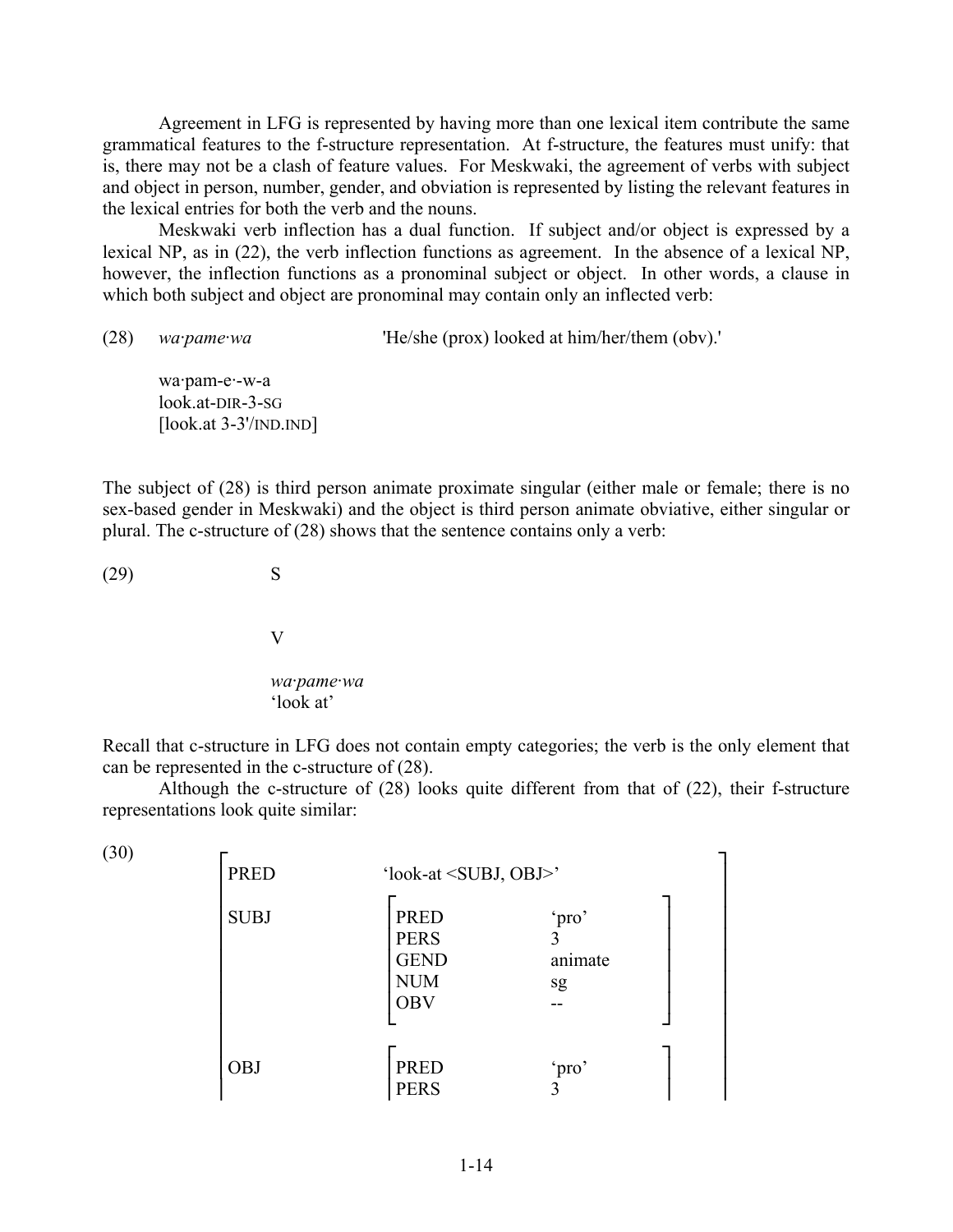|   | <b>GEND</b><br>JBV | $\bullet$<br>animate |
|---|--------------------|----------------------|
| _ | _                  | -<br>-               |

The main difference between (24) and (30) is that the Pred value of both subject and object in (30) is 'pro'. This notation indicates that the subject and object are available for anaphoric or deictic reference.

The information that the subject and object of (28) are pronominal must be listed in the lexicon. Specifically, it must be part of the lexical entry of the inflected verb, since that is the only lexical item contained in (28). We will thus revise the lexical entry of the verb to include the information that the subject and object may optionally be pronominal.

(31) *wa·pame·wa*, V

1

Pred = 'look at <SUBJ OBJ>'  $(Subj Pred = 'pro')$ Subj Pers  $= 3$ Subj Num  $=$  sing Subj Gend  $=$  anim Subj Obv  $= -$ (Obj Pred = 'pro') Obj Pers  $= 3$ Obj Gend  $=$  anim Obj Oby  $= +$ 

The parentheses around the equations (Subj Pred = 'pro') and (Obj Pred = 'pro') indicate that each is optional; the well-formedness conditions of LFG ensure that the option of 'pro' can only be taken if there is no lexical NP contributing a Pred value.<sup>14</sup> It is only with third person inflection that the ambiguity between agreement and pronominal function is found in Meskwaki; inflection for nonthird persons always functions pronominally, contributing a Pred value of 'pro'. In other words, inflection for first or second person subjects or objects is never merely agreement with an independent first or second person pronoun. The independent personal pronouns in Meskwaki are used instead for specialized functions such as topic and focus, as explained in 3.7.

Finally, a few words must be said about lexical rules. LFG assumes that the processes relating, say, active and passive take place in the lexicon: that there is a lexical rule which applies to the lexical entry containing the active form of a verb, and which creates a new lexical entry for the passive form of the verb. Lexical rules may alter both the morphology of the verb and the subcategorizational requirements of the verb. In Meskwaki, the concept of lexical rules is easily applied to the various types of valence-changing word formation processes found in the language. For example, the basic lexical entry for 'look at', (*wa·pam*- if the object is animate, *wa·pat*- if the object is inanimate) may undergo a number of lexical processes which add or subtract arguments. The resulting stems are listed below:

<sup>&</sup>lt;sup>14</sup> See Dahlstrom 1991:130-131 for the comparable phenomenon in Cree and Bresnan and Mchombo 1987 for agreement and incorporated pronouns in Chicheŵa.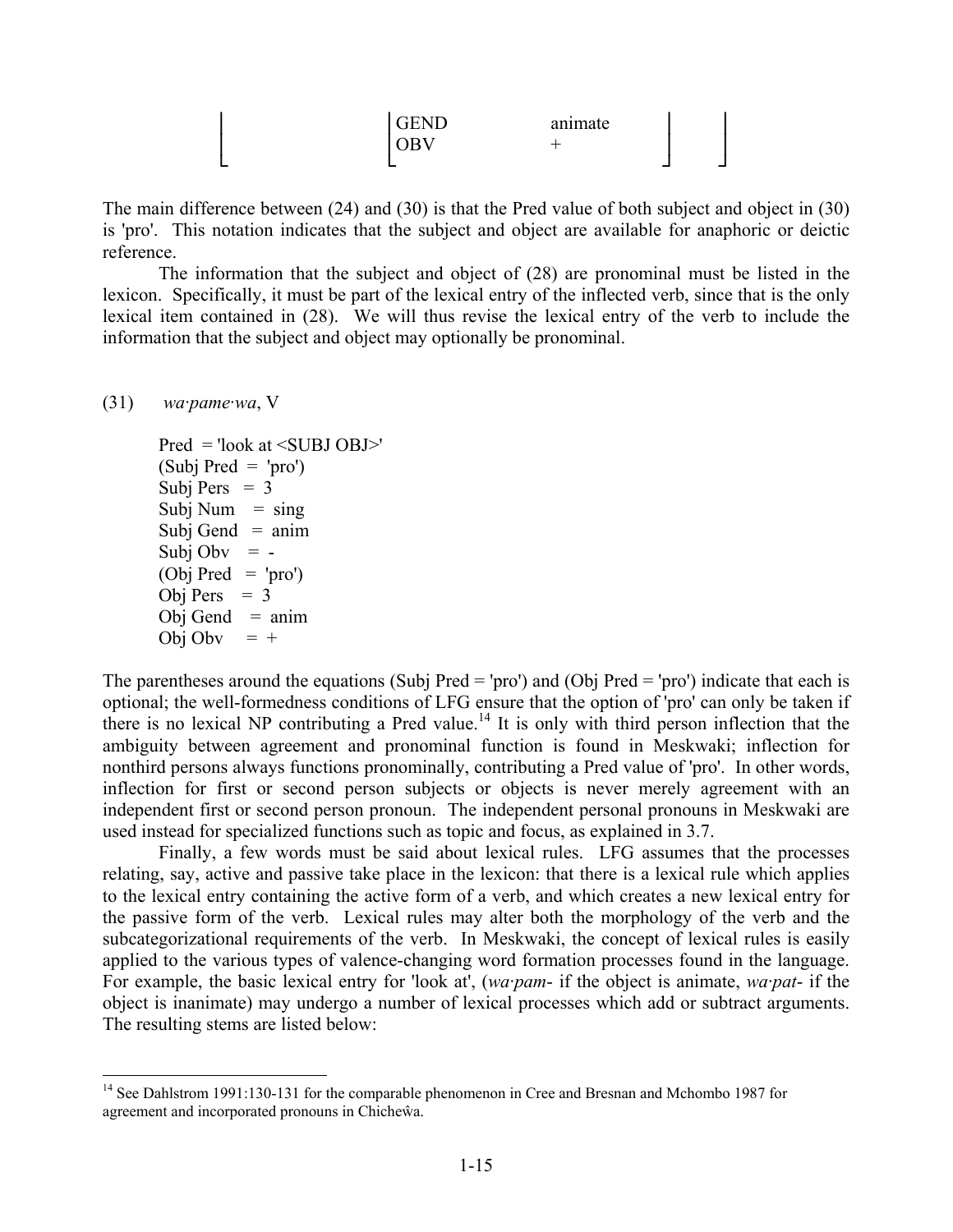| (32) | a.             | wa·pama·so- | 'be looked at'         | passive           |
|------|----------------|-------------|------------------------|-------------------|
|      | b.             | wa·patiso-  | 'look at oneself'      | reflexive         |
|      | $\mathbf{c}$ . | wa·pamo-    | 'look in a mirror'     | middle reflexive  |
|      | d.             | wa·pati·-   | 'look at each other'   | reciprocal        |
|      | e.             | wa·pačike·- | 'look at things'       | antipassive       |
|      | f.             | wa·pake·-   | 'look on'              | antipassive       |
|      | g.             | wa·pato·n-  | 'show'                 | causative         |
|      | h.             | wa·patamaw- | look at $O2$ for $O$ ; | applicative       |
|      |                |             | look at O's O2'        | possessor raising |
|      |                |             |                        |                   |

These lexical processes are discussed in chapter 7.

*1.4. Overview of chapters*. The remainder of the book is organized as follows. Chapter 2 provides a descriptive sketch of the phonology of Meskwaki, including the very productive processes of reduplication. The system of agreement between verbs and subjects and objects is taken up next. Chapter 3 describes the grammatical categories which play a role in the agreement system and their realization on nouns and pronouns; other types of nominal inflection (such as case marking and possessive inflection) are also covered in chapter 3.

Chapter 4 continues the discussion of the agreement system from the point of view of verb inflection. The bulk of the chapter is devoted to a detailed analysis of the independent indicative, one of the 26 paradigms of verb inflection. (The other paradigms are listed in the appendix.) Chapter 4 also includes discussion of the division of verb stems into classes depending on the gender of the subject or the object.

Chapter 5 explains what the various verb paradigms are used for. It is organized by clause type: for example, there is a section on main clause assertions, describing the verb inflection found in such clauses, a section on modal and evidential main clauses, a section on main clause questions, and so on.

Chapter 6 takes up questions of the internal structure of the verb stem and incorporation. Verb stems may be decomposed into an initial morpheme, an optional medial morpheme, and a final morpheme. Compound verb stems may be formed by combining a preverb with the verb stem. Within the stem there are three different types of incorporation: noun stems corresponding to object or to subject of an intransitive verb may be incorporated into the verb, occupying the optional medial position of the verb stem. Prepositions (which are relatively rare in Meskwaki) may also incorporate their objects. A third type of incorporation is seen in verbs subcategorized for a secondary predicate: the secondary predicate is incorporated into the verb, occupying the initial position of the stem.

Chapter 7 describes word formation processes which increase or decrease the valence of the verb, building upon the discussion of stem-internal structure in chapter 6. Many valence-changing processes (antipassive, reflexive, reciprocal, applicative, causative, etc.) add a secondary final to the verb stem; some preverbs serve to increase the valence of the verb by adding a requirement for an oblique or second object.

Chapter 8 introduces the issue of word order in Meskwaki, arguing for topic and focus positions, among others, in a largely flat constituent structure. The template presented in chapter 8 is motivated by the behavior of syntactically unified constituents; the discussion then turns in